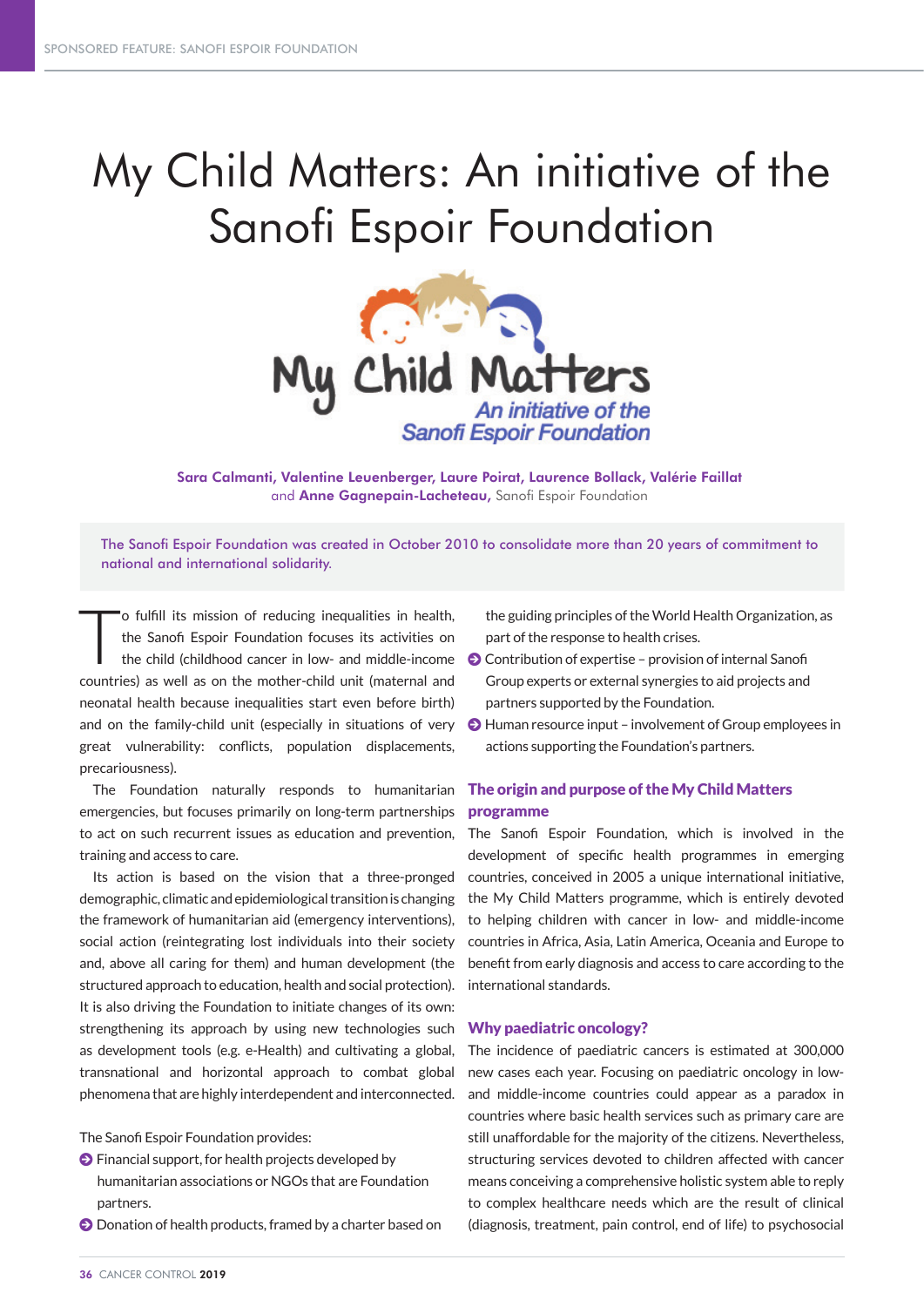(schooling, family socio-professional environment, etc.) characteristics/ parameters. Structuring a paediatric oncology offer is therefore a pedagogic exercise leading to a healthcare model that can be adapted and modulated in other fields because the services are structured on the basis of patient needs on not on their organizing principles.

#### What can My Child Matters do?

My Child Matters aims to accompany and support teams willing to build up a paediatric oncology strategy and implementation programmes in low-

and middle-income countries all over the world. Through a call for proposals process, the support provided translates into expertise on the projects submitted, ad hoc training in leadership and project management for the candidates, sharing knowledge on global initiatives, favouring communication actions such as participation in congresses and scientific publications.

In each country that benefited from its support, My Child Matters is considered as the first milestone of a structuring approach in the paediatric oncology environment.

### Who is My Child Matters?

A dedicated team (Medical Director and Programme Manager) pilot this action. Several partners are also involved, in particular SIOP (International Society of Pediatric Oncology), the City Cancer Challenge, the St. Jude Children's Research Hospital AMCC (International Alliance Against Cancer), GFAOP (Franco-African Pediatric Oncology Group), and other international organizations involved in fighting childhood cancers.

An Expert Committee has an advisory board role. It comprises international experts in the field of paediatric oncology. During the call for the proposal evaluation process it is convened to propose strategic recommendations, to assess the progress of each on-going project and validate the funding release for the next year.

A mentor is assigned to each project awarded: he/she accompanies each leader in order to achieve the successful implementation of their objectives.

### Where is My Child Matters in 2019?

To date 58 projects in 42 countries have been supported. In several countries the impacts of this initiative has been proved and are the subject of publications in prestigious journals such as *Lancet Oncology (1)*. Of the 26,861 children per year who develop cancer in the ten index countries with My Child Matters projects, that were evaluated in 2006, an estimated additional



**Figure 2: My Child Matters project leaders and mentors from all over the world. Paris, March 2019**



1,343 children can now expect an increase in survival outcomes. In Paraguay, the projects supported by My Child Matters have reduced the drop-out rate to zero *(2)*.

But being successful does not mean that we should stop thinking about how to improve the support provided by this programme for the benefit of children affected with cancer. For example, following the last call for proposals, 24 projects have been selected for being potentially accompanied. Among them, several came from teams which have been already supported thus suggesting the possibility of developing a sustainability strategy by the Foundation for the local teams. Furthermore, thanks also to this programme, the standards of care in the selected countries have tended to improve. This is witnessed by the increased quality in terms of the scientific profile of the submitted projects. Nevertheless, this process gives rise to a more competitive call probably generating a gap between lowand middle-income countries. Should we therefore conceive an *ad hoc* strategy addressed to low-income countries?

Another issue is also to capitalize the experience achieved by favouring the exchanges within the My Child Matters community and the emergence of an international network to share knowledge, skills as well as tools.

- *1. https://www.ncbi.nlm.nih.gov/pubmed/29726390*
- *2. https://www.ncbi.nlm.nih.gov/pubmed/25929610*